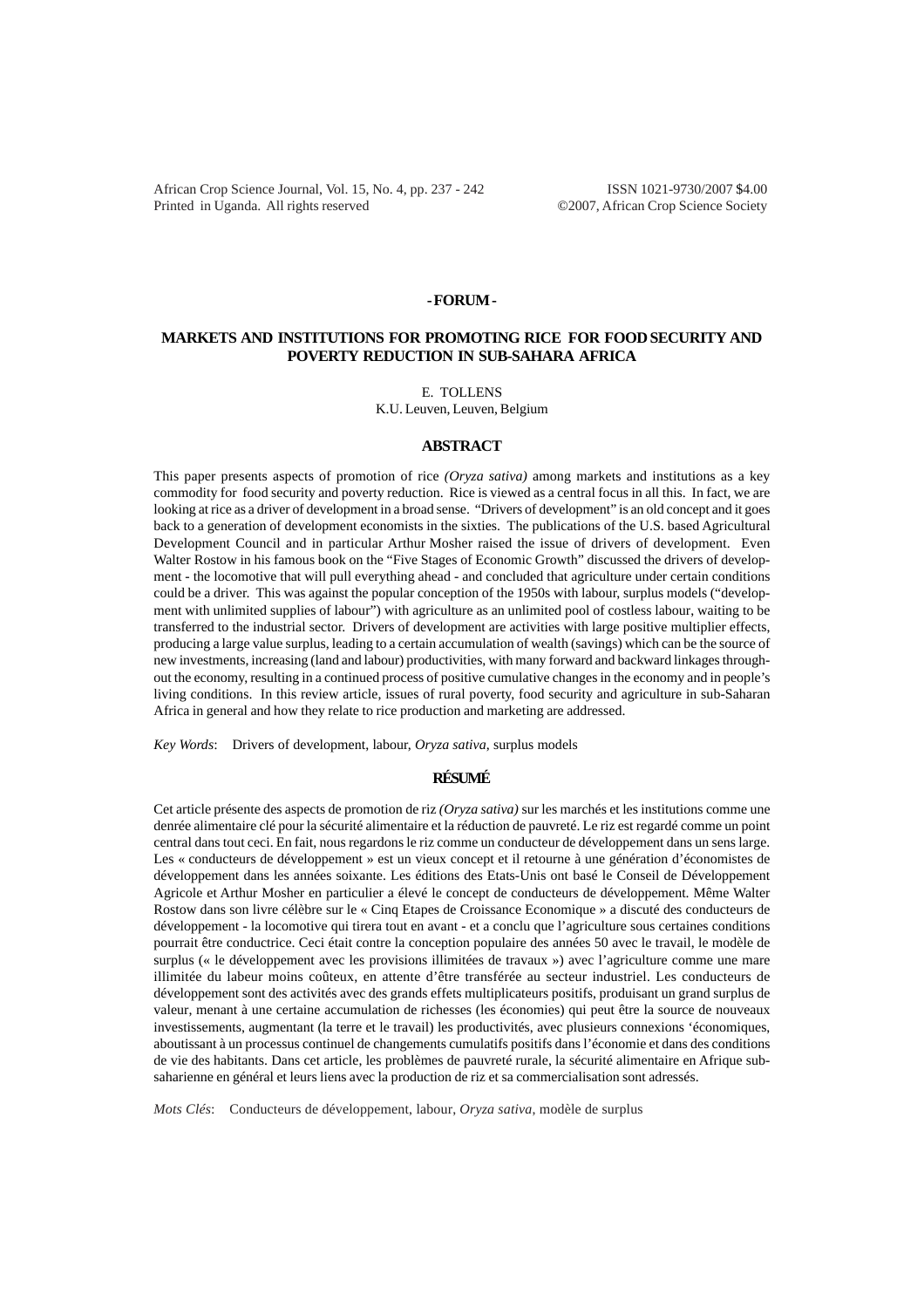# **INTRODUCTION**

**Rice as a driver of development.** "Drivers of development" is an old concept that goes back to a generation of development economists in the sixties. The publications of the U.S.-based Agricultural Development Council and in particular Mosher (1969) raised the issue of drivers of development. Rostow (1960) discussed the drivers of development - the locomotive that will pull everything ahead - and concluded that agriculture under certain conditions could be a driver. This was against the popular conception of the 1950s with labour surplus models ("development with unlimited supplies of labour") (Lewis, 1954) with agriculture as an unlimited pool of costless labour, waiting to be transferred to the industrial sector. Drivers of development are activities with large positive multiplier effects, producing a large value surplus, leading to a certain accumulation of wealth (savings), which can be the source of new investments, increasing (land and labour) productivities, with many forward and backward linkages throughout the economy, resulting in a continued process of positive cumulative changes in the economy and in people's living conditions. Can rice be such a driver of development?

When all developing countries are considered together, rice provides 27% of dietary energy supply and 20% of dietary protein intake. Rice cultivation is the principal activity and source of income for millions of households in Asia, Africa and Latin America (Solh, 2005). During the last decade, rice has also become the most rapidly growing food source in sub-Sahara Africa (SSA) and as a result, the region had to increase rice importation to satisfy demand (Solh, 2005). Rice is the staple food of more than half the world's population and about four-fifths is produced by small-scale farmers for their own local needs. According to FAO, about one billion households depend on rice for their livelihood. Given its strategic importance, rice could certainly be a driver, but under what conditions?

In this review paper, the issues of rural poverty, food security and agriculture in SSA in general and how they relate to rice production and marketing are addressed first followed by those of rice production, consumption and imports in SSA and the markets and institutions affecting them.

**Rural poverty, food security and agriculture.** One out of five of the world inhabitants, about 1.2 billion people, live in extreme poverty. This is now commonly understood as living on less than one US dollar per day. Their poverty is not only a condition of low income, low consumption and lack of assets; it is above all a condition of vulnerability, exclusion and powerlessness. More than two thirds of them are in Asia; South Asia alone accounts for nearly half of them and they devote approximately half of their income to buying rice. About one fourth is in SSA, and this share is expected to increase.

Poverty is largely a rural phenomenon. Some 900 million people or 75% of the world's 1.2 billion extremely poor live in rural areas; in SSA, it is 80%. Rural poverty reduction must, therefore, be given priority if the Millennium Development Goals, particularly if the one relating to poverty, are to be met.

Most of SSA, except a few countries such as Ethiopia and Uganda, has seen little poverty reduction since the late 1970s; but a fall in the exceptionally high ratio's of rural to urban poverty. Often, thus, some reduction in rural poverty is accompanied by increased urban poverty as rural poor have moved to cities, without finding employment and opportunities to better their income. In contrast, successful rural poverty reduction usually works by raising the productivity of the poor, such as higher rice yields per ha and/or per day worked, while most urban poverty alleviation efforts are welfareoriented. Moreover, rural poverty alleviation may reduce migration, thus helping to reduce urban poverty.

Poverty is not an intrinsic attribute of people, but a product of livelihood systems and the socio-political forces that shape them. There are intimate links between rural poverty, food security and agricultural development. Most rural people find their livelihood in agriculture, directly or indirectly. The agricultural sector contributes 30 to 80% to GDP (macro-economic development), employs 50% or more of the active population, and represents 50% or more of exports. Agriculture is also the principal source of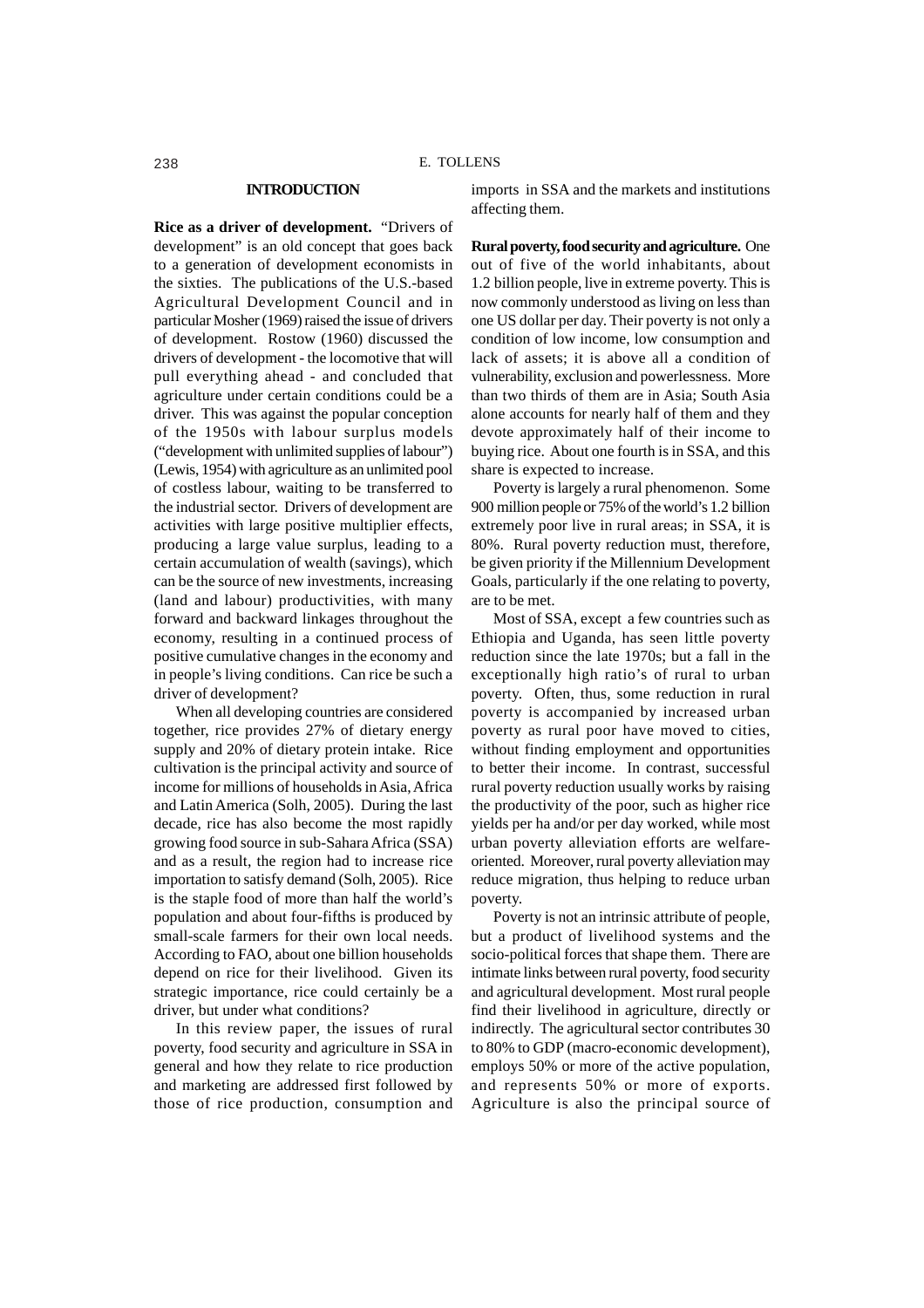savings, taxes (mainly at export) and public finance. Most sub-Saharan countries, with a few exceptions (including Nigeria, Botswana and South Africa), presently, are really agricultural states. But agriculture is typically poorly performing, under-capitalised and not really competitive at the international level. Agricultural growth is only 2% per year for 25 African countries, and 4% in 17 other.

**Comparative advantage of the agricultural sector.** The capacity of the agricultural sector and agri-industries to absorb large amounts of labour (as a parking ground for later industrialisation) - no other sector can do likewise. The labour-intensive character of agriculture and agri-industries for modest investments.

Agricultural growth very much determines economic growth in sub-Saharan countries, as such growth creates market opportunities for other sectors, directly or indirectly. Agriculture must, thus, be the engine of growth at the present stage of development. High quality growth is sustainable and PRO-poor, PRO-women, PROenvironment and thus also PRO-agriculture.

**Production, consumption and imports of rice in Africa.** According to OSIRIZ (CIRAD, Montpellier), African rice production could surpass 20 million tonnes this year for the first time. This could lead to lower rice imports which were at a record level of 9 million tonnes in 2005. But international rice prices have been on an upward trend since early 2003, and this rise in prices seems to go on unabated. World rice production has been less than rice consumption since 2000. It is to be noted that the international rice trade was only about 28.3 million tonnes in 2005, of which Africa took 32 percent. Thus, in the international rice trade, Africa is a big player. The international rice market is now about 8 percent of global production, up from 3-5 percent in the 1980s. The international rice market remains "thin" compared with wheat or maize, which accounts for some 18 percent and 13 percent, respectively, of world production (Calpe, 2005).

Regarding the West African rice sector, the overriding problem is the decline in the region's self-sufficiency in rice production and increasing

dependency on imports. WARDA reports that consumption is growing at 8% per *annum,* while domestic supply grows at only 6%. The gap, being filled by imports, is already costing US\$ 0.82 billion per year. Over the period 1991- 2000, domestic production was only 57% of consumption, and the situation is deteriorating with self-reliance for 2002 at only 39%. In West Africa, 78% of the total area planted in rices is upland, hydromorphic and lowland ecosystem, with only 22% irrigated (FAO, 2004).

Consumer demand for rice in West Africa has grown faster than domestic production; twothirds of the increased demand has been met with imports (IRRI, 2002). Predictions suggest that imports will increase to about 4.5 million tonnes in 2010 and anywhere between 6.5- 10 million tonnes by 2020 (WARDA, 2002).

Even in Mali, a West African rice production success story, in part due to high import parity prices, which give the landlocked country a national protection, self-sufficiency is only about 80%. There were high expectations in the 1990's that Mali would become a regional exporter of rice, because of the high returns obtained by farmers in Niger and elsewhere, where the economics of production are quite good. But sluggish progress in extending the irrigated areas, its high cost and stagnating productivity (5- 6 tonnes of paddy rice/ha), albeit at a high level, failed the expectations. In addition, domestic rice consumption is increasing very rapidly. Even in Niger, where private small scale irrigation is expanding, self-sufficiency is now less than 30%.

In Mali and Niger, it is claimed that up to 1 million ha can be irrigated by gravity, but presently no more than 80,000 ha have been developed, and about 5,000 ha are added to production every year. Main constraints are the high costs of infrastructure development and the issue of land ownership and titling. Recent schemes made significant progress in establishing the primary infrastructure, but the beneficiaries (the secondary networks) have performed poorly, with lack of uniformity across the scheme, and uneconomical plot sizes, as small as 0.25 ha (Coulter and Havrland, 2005). Issues of ownership pose a major challenge everywhere where public authorities are involved in infrastructure works. In contrast, privately owned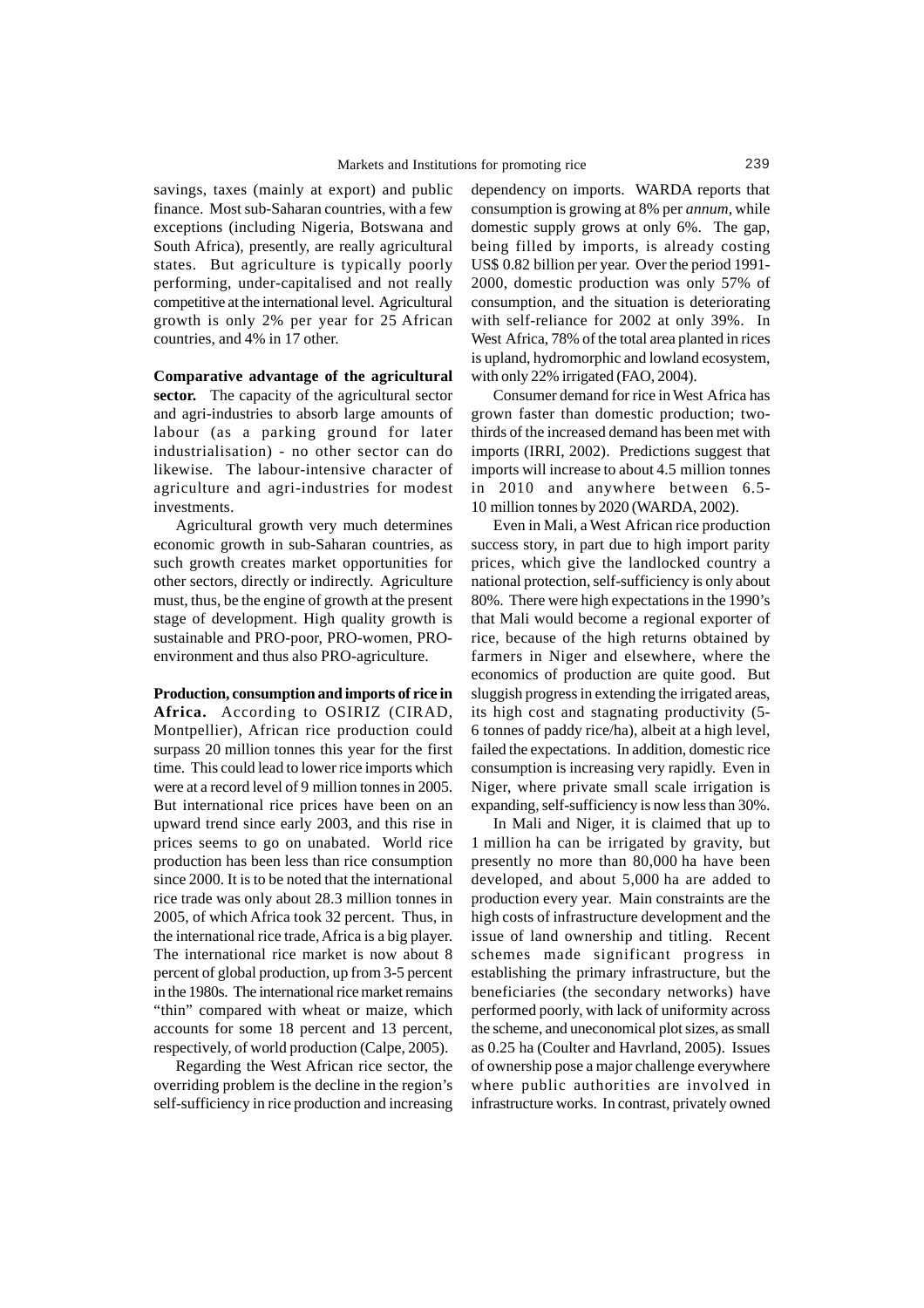irrigation schemes, usually pump irrigation, work well everywhere and seem quite profitable, for instance in Senegal, Mali and Niger; although their uncontrolled growth poses problems of the public good and may even cause environmental damages. In Niger, there is proliferation of wild, private irrigation developments just outside the perimeter of the main drainage canals. This was never intended and does carry a risk.

Seeking to eliminate imports over a short time span is totally unrealistic. In the case of Mali, with rapidly increasing domestic production, but rising consumption still outstripping production, the Government in 2004 removed the Value Added Tax (VAT) on imported rice with a view to easing consumer prices. This was motivated by political considerations, but was counter-productive on stimulating local production and new investments in the sector. Even the anticipation of the abolition of VAT on imports put a cap on domestic price rises and increased domestic shortage and speculation. Thus, in 2004, consumer prices rose to around US\$ 800 per ton in Bamako.

In Nigeria, between 1986 and 1994, there was an import ban, subsidized provision of inputs and finance for production, but none of these measures halted the long-term trend to importdependency. Despite several measures, including the legalization of private fertiliser imports, Nigeria still imports around 2 million tons of rice a year, with consumer prices probably the highest on earth because of an import duty of 120%. Consumer prices are over 950 \$/ton.

In Madagascar, eating well means having sufficient rice to eat. Rice alone accounts for over 50% of the calories consumed and occupies two-thirds of the cultivated agricultural area. Rice production is 12% of GDP. Consumption is on average 117 kg rice per person per year. Poor rural families eat on average only 107 kg, while the wealthy eat 154 kg. Every year, an average of about 200,000 t or 10% of national production or 20-30% of marketed production, are imported. The income elasticity for rice is 0.47 while the price elasticity is -0.62 and the cross-price elasticity for cassava and other substitute food is +0.50. And the income elasticity for the poorest part of the population - the rural poor - is 0.75. In Madagascar, rice is life and the key to food

security and poverty alleviation (Bockel, 2005) (WFP-HIVA, 2006) .

The truth of the matter is that in SSA, growth in rice demand as a preferred staple is so strong that production extensification and higher yields per ha will not be sufficient to fill the gap and meet rice demand. Extensification or a rapid increase in the area under rice, irrigated as well as rainfed, is necessary. In particular, the commissioning of new irrigated rice schemes is mandatory. After all, only about 4% of the cultivated area in SSA is irrigated, and this figure includes inland valleys and lowland rice fields with water control structures. By comparison, in Asia, 40% of the agricultural area is irrigated, but there is almost no room for expansion.

## **MARKETS AND INSTITUTIONS**

**Importance of quality of locally produced rice.** WARDA did some very important studies on the need for an upgrading of the quality of locally produced rice. In Nigeria, between 2001 and 2003, WARDA, with NISER and USAID financing, discovered that local rice was being discounted by around 30% *vis-à-vis* imports. Imported rice is preferred for its long white grains; although considered less tasty, demands less preparation as it contains no stones.

Thus, in terms of quality, domestic rice is not competitive with imported rice. Demand is driven primarily by urban consumers who require a "fast food" that saves time for food preparation and fuel for cooking. The other advantage of imported rice despite the fact that it is more expensive than local rice is that urban consumers prefer high and uniform quality, and branding on typical sacks.

Even in Senegal where the bulk of imports is relatively low- priced 100% broken rice, quality is an issue as the imported broken rice is typically of uniform appearance and quality. Local rice is often mainly whole but heterogeneous, with foreign matter, and unbranded. To improve quality of local rice, institutional innovations are needed that make producers more responsive to end-user requirements and attach more importance to milling and cleaning and identity preservation (no mixing of different rice varieties).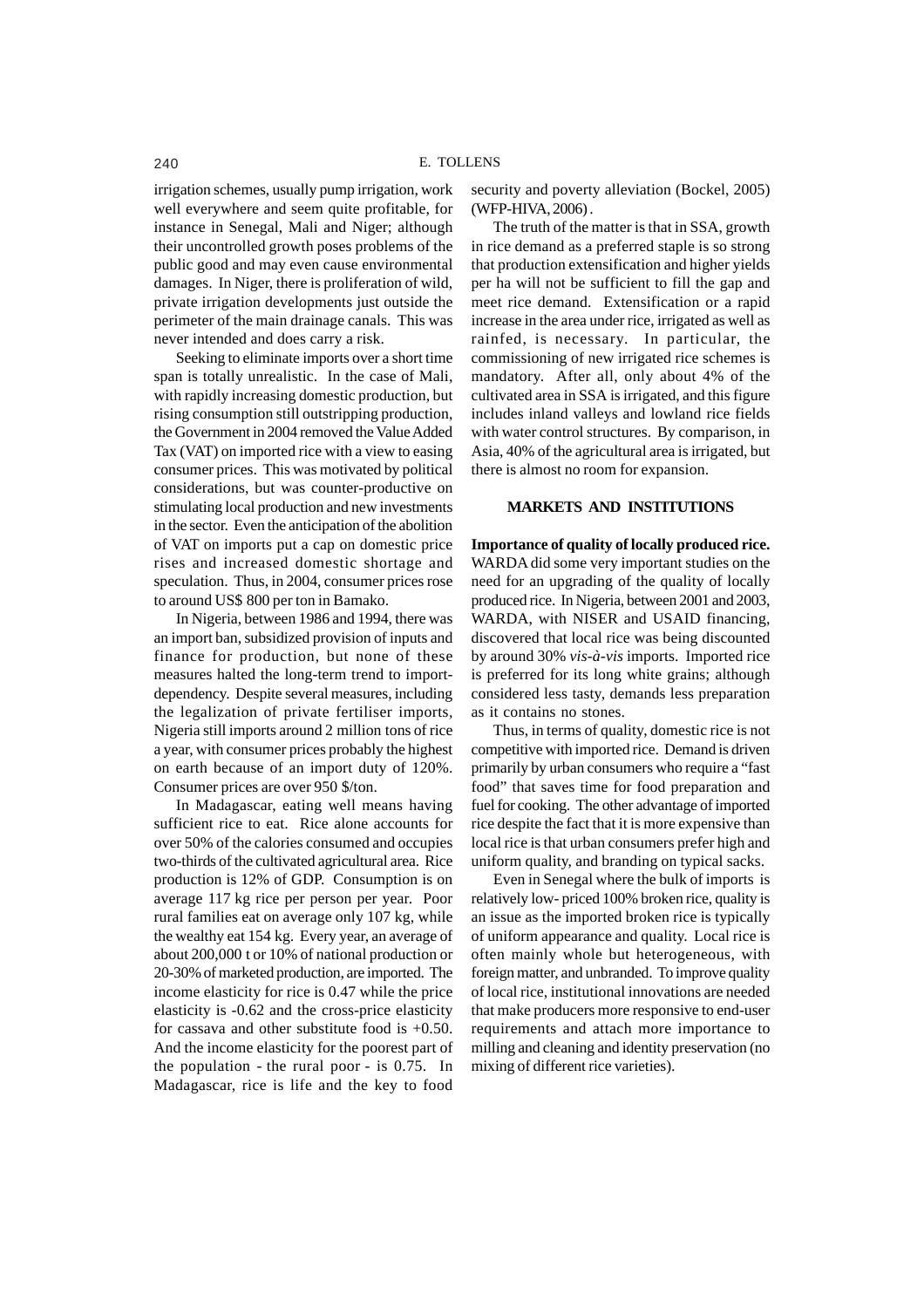**Producer organisations in irrigated rice schemes.** Farmers' irrigation schemes have invariably formed cooperatives, associations or group enterprises through which they obtain common services, notably credit, threshing and payment of user fees. Experiences are that these organisations often perform poorly or have serious problems (highly indebted, bankrupt, etc.). This may be because these groups are composed of people from diverse origins, brought together in a less than a fully voluntaristic fashion, lacking cohesion and consensus. Coulter and Havrland (2005) report that in the Niger and Mali, only about 2% of all producer organisations working in the zone were functional and effective, the others were technically bankrupt.

Many associations belonging to the village as a whole, have no formal association status; often have no formal accounting system, and entirely depend on the integrity of its leaders. It is, thus, not surprising that many fail, others are purely political organisations, capturing resources through political networks. It is thus, unrealistic to expect them to perform effectively as farmer-owned businesses. Cooperatives, when established, have to be coherent with preexisting hierarchical social structures.

There exists no model of how to effectively structure a producer organisation. Some of these were set up simply as a conveyor belt for channeling external support and when that support stops, that may be the end. Many of them lack business orientation and responsiveness to the members. How to create and support effective institutions is a major challenge (Eicher, 1988). The question of effective institution building is still very much on the table as many of the existing institutions have a chequered history.

**The adoption of NERICA rices.** NERICA, a new rice variety that is high yielding and resistant to local stresses and is early maturing, was specifically designed for smallholder farming conditions in Africa characterised by low-input conditions and upland rice ecologies. It is a major breakthrough of WARDA and a major scientific achievement (Orr and Ahmadi, 2004).

In 2002, WARDA launched the Africa Rice Initiative in order to scale up the dissemination of the NERICA varieties. But according to WARDA, the constraints to adoption of NERICA rice are still poorly understood. It is not known why there is such large adoption in Guinea, where there has been limited funded dissemination programme, compared to a more slow adoption in Côte d'Ivoire or Nigeria. However, it is known that community-based seed production is a crucial issue to meet the demand, besides other factors although donor-support for seed production by farmers appears equally vital.

Unlike in Asia, farmer-to-farmer diffusion of new rice varieties does not seem to have happened on a wide scale in West Africa. The reasons for this are not clear and need further investigation (WARDA, 2002-2003).

#### **CONCLUSIONS**

Rice is the only cereal that can be grown under a wide range of soil moisture regimes, from deepflooded to dryland, and in different soil conditions. Rice is a tool for food security and poverty reduction, particularly in SSA, where there is a wide range of agro-ecologies. Almost everywhere in SSA, and particularly in the cities, rice consumption is increasing rapidly as a convenient and preferred food staple. The importance of quality and branding of locally produced rice has been highlighted. With over 30% of the internationally traded rice going to Africa, Africa is a key player in the market. And rice prices since early 2003 have been riding the primary commodities prices boom, even before the boom started. Thus, rice is becoming more and more a strategic commodity and not just in food security and poverty alleviation but in several other development sectors. With increasing international rice prices, locally produced rice in Africa is becoming more competitive and investments in rice production, whether irrigated or rainfed, are gaining in profitability. Also the returns to investments in rice research and development are increasing and we hope that in particular African Governments will become more supportive of rice research and extension, including improved (NERICA) local rice seed